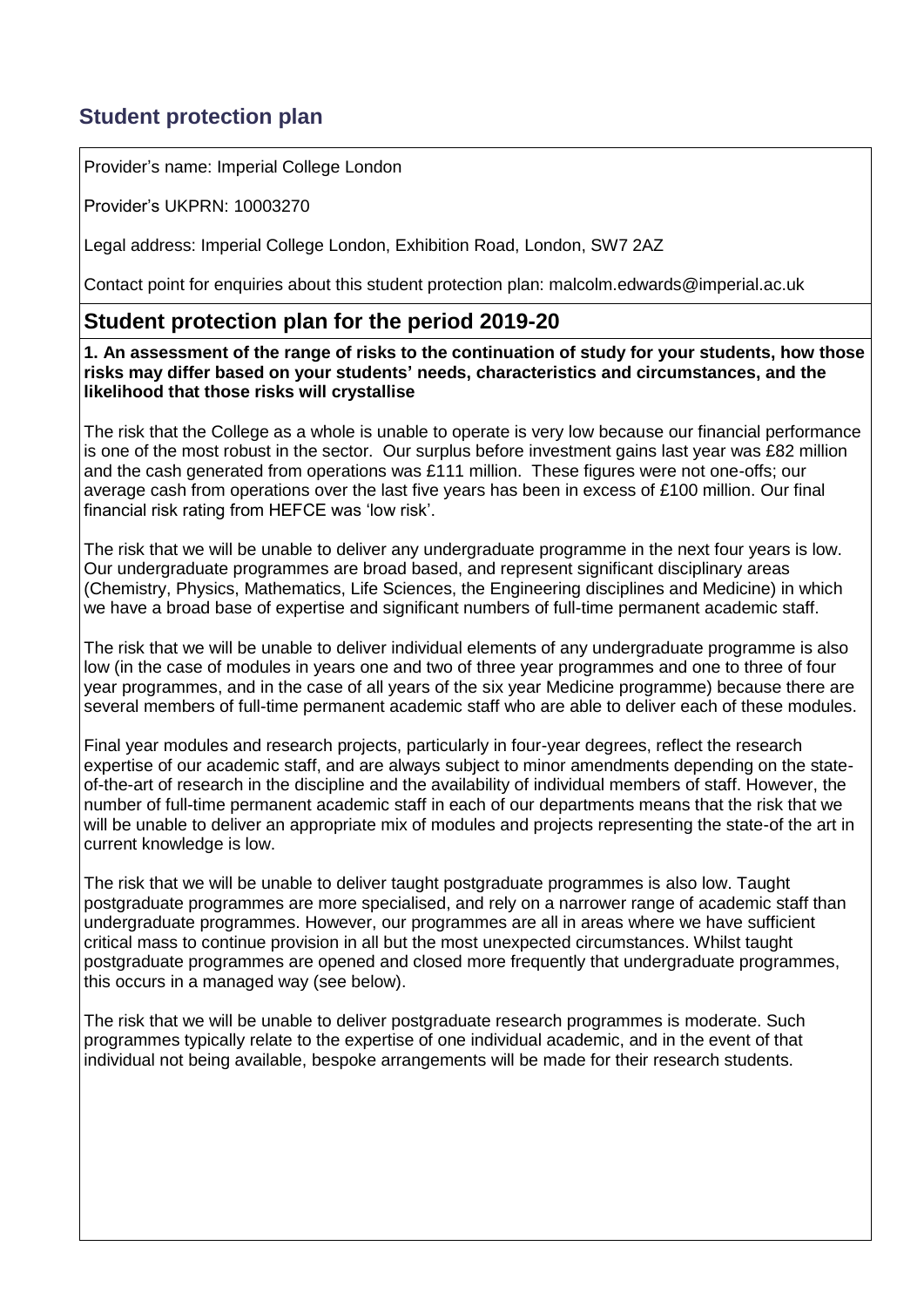## **2. The measures that you have put in place to mitigate those risks that you consider to be reasonably likely to crystallise**

In the event that we are unable to continue to deliver a postgraduate research (PhD) programme, normally where a member of academic staff moves to a different institution, retires, or deceases, we will put in place the following procedures:

- (1) In the event of a member of staff moving to a different institution in the UK, research postgraduate students will often choose to move with their supervisor, in which case we will permit and support their transfer to the new institution. Given the high cost of living in London, this is likely to be financially neutral or positive for the student.
- (2) In the event that the student does not wish to move to the new institution, for example because they wish to obtain an Imperial degree, we will work closely with them to find the most suitable alternative supervisor in the College. It is our policy that all postgraduate research students should have a second supervisor in any case, and this individual will normally be best placed to take over as main supervisor. Often, the original supervisor will continue to take a role in their supervision notwithstanding the fact that they have left the College.
- (3) In the event that the member of staff has moved away from the UK, we will work closely with the student to find the most suitable alternative supervisor in the College. Again, it will often be possible for the original supervisor to continue to play a role in supervision on a remote basis. Where this is not possible, and where the College-based supervisor is not able to supervise the project without additional specialist input, we will identify a suitable individual from elsewhere in the UK to provide additional supervision, at the College's cost.
- (4) In the event that the member of staff is unexpectedly and permanently unavailable (e.g. because of severe ill health of death), we will take similar measures as in (3) above.
- (5) In the extremely rare event where it is not possible to provide suitable alternative supervision, a student in the first year of their programme may be required to amend their research project, in which case the college will provide funding for an additional year of study (remission of fees and living costs at the level published by the College in its prospectus). A student in the second or third year will be eligible for an award at a lower level, or, where this is not appropriate, will be eligible for a refund of their fees.